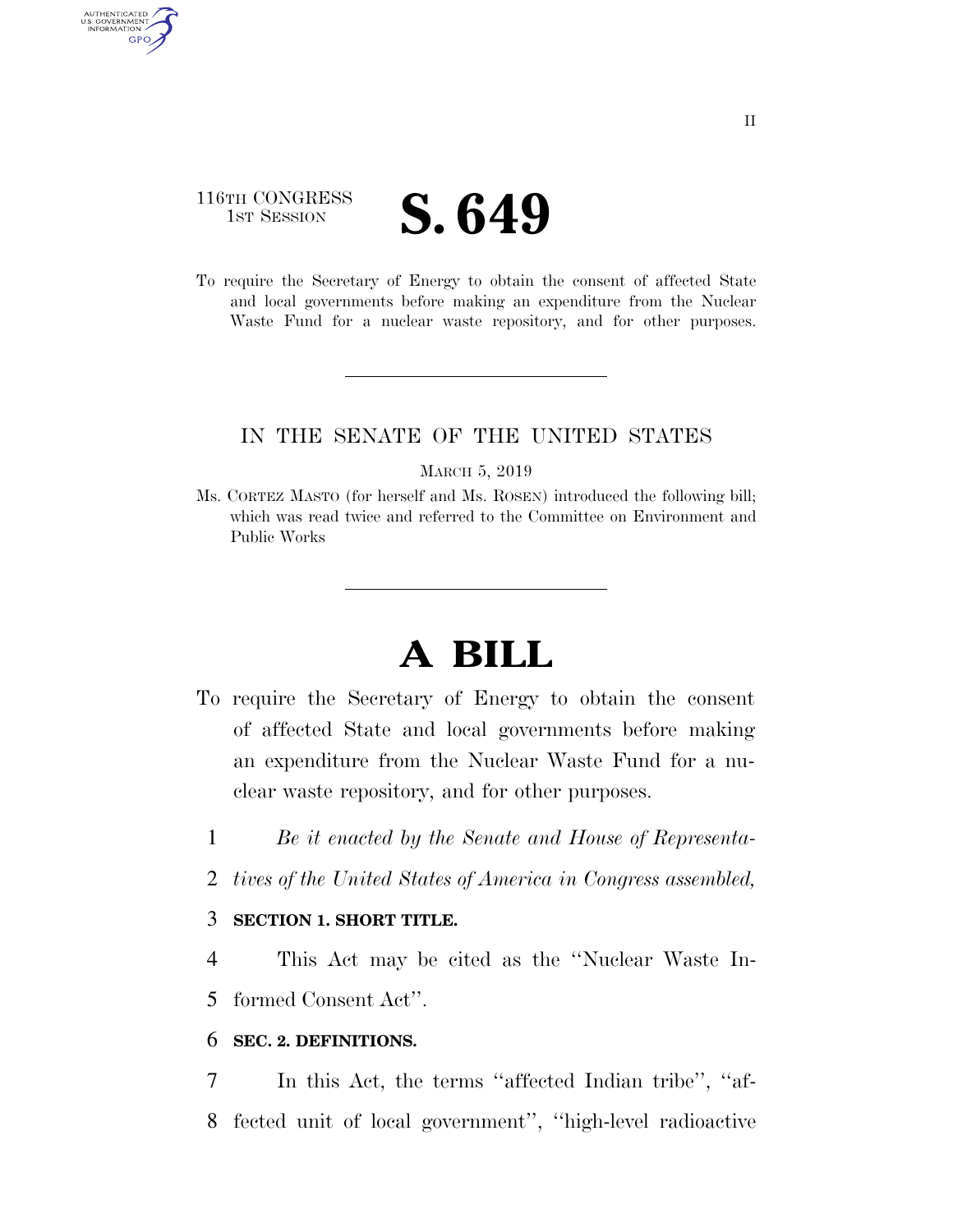waste'', ''repository'', ''Secretary'', ''spent nuclear fuel'', and ''unit of general local government'' have the meanings given the terms in section 2 of the Nuclear Waste Policy Act of 1982 (42 U.S.C. 10101).

### **SEC. 3. CONSENT BASED APPROVAL.**

 (a) IN GENERAL.—The Secretary may not make an expenditure from the Nuclear Waste Fund established under section 302(c) of the Nuclear Waste Policy Act of 9 1982 (42 U.S.C. 10222(c)) for the costs of the activities described in paragraphs (4) and (5) of section 302(d) of that Act (42 U.S.C. 10222(d)) unless the Secretary has entered into an agreement for a repository with—

 (1) the Governor of the State in which the re-pository is proposed to be located;

(2) each affected unit of local government;

 (3) any unit of general local government contig- uous to the affected unit of local government if spent nuclear fuel or high-level radioactive waste will be transported through that unit of general local government for disposal at the repository; and

(4) each affected Indian tribe.

 (b) CONDITIONS ON AGREEMENT.—Any agreement for a repository under this Act—

(1) shall be in writing and signed by all parties;

(2) shall be binding on the parties; and